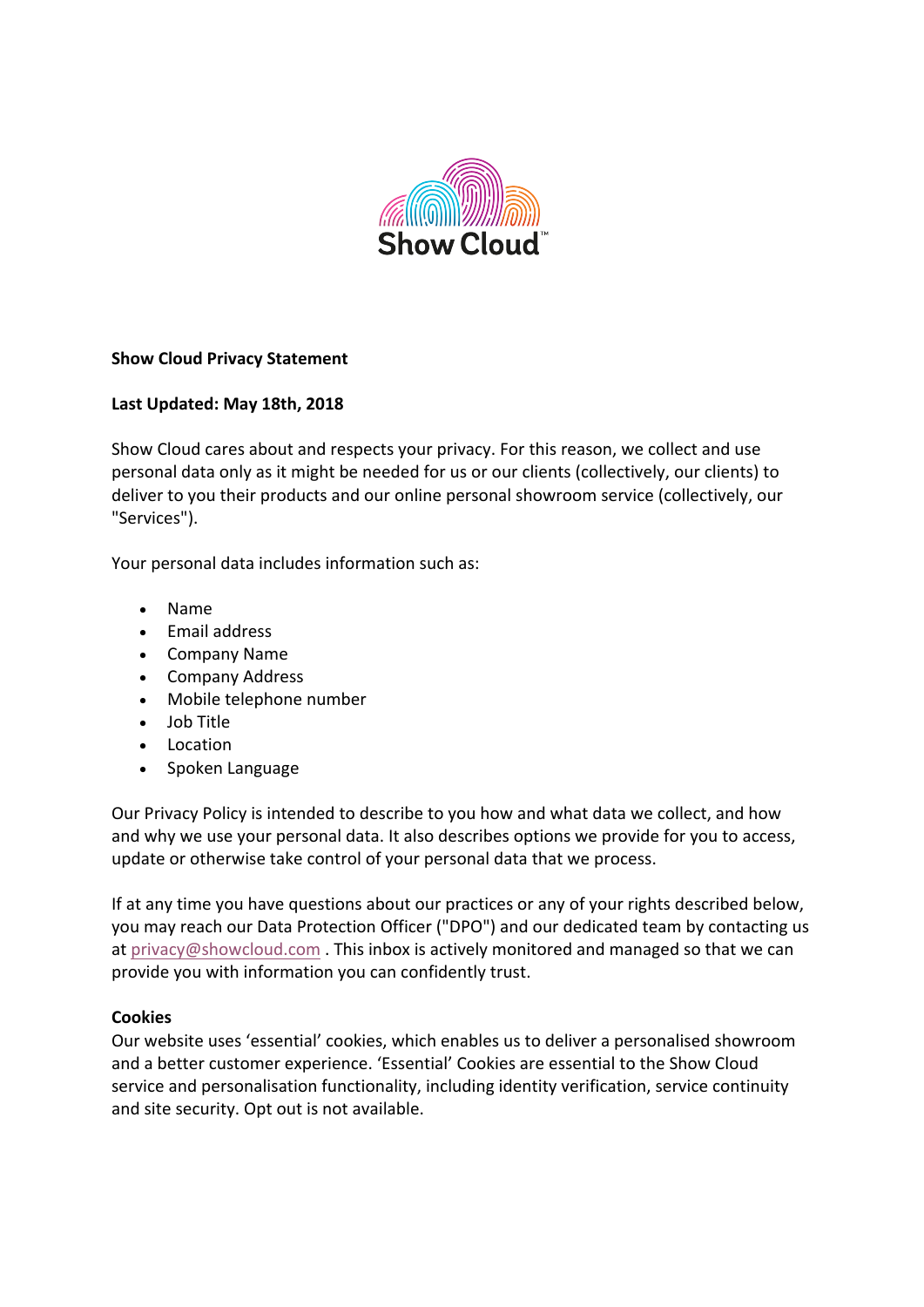## **What information do we collect?**

We collect information to provide the best possible personal experience when you use our Services. 

Much of what you consider personal data is collected directly from our clients when:

- 1. A Show Cloud customer account is set-up
- 2. Request assistance from our Customer Services team (e.g.: email address);

However, we also collect additional information when delivering our Services to you to ensure necessary and optimal performance.

These methods of collection may not be as obvious, so we wanted to explain what these might be (as they vary from time to time) and how they work:

**Account related information** is collected in association with your use of our Services, such as name, login history, products viewed, items downloaded, support requests, and notes or details from our/clients interactions.

#### **How we use information.**

We collect information relating to your use, and/or interactions with our Services.

We utilise this information to:

- Improve and optimise the operation and performance of our Services
- Diagnose problems with and identify any security risks, errors, or needed enhancements to the Services
- Detect and prevent fraud and abuse of our Services and systems
- Collecting aggregate statistics about use of the Services
- Understand and analyse how you use our Services and what products and services are most relevant to you.

Often, much of the data we collect is aggregated or statistical data about how individuals / organisation use our Services, and is not always linked to any personal data, But as it is itself personal data, or it can be linked or linkable to personal data, we treat it accordingly.

#### **Sharing of data**

We do not share your data with any third parties.

#### **Communicating with you.**

We may contact you directly regarding products or services you are using, such as necessary to deliver transactional or service related communications.

These contacts may include:

- Email
- Text (SMS) messages
- Telephone calls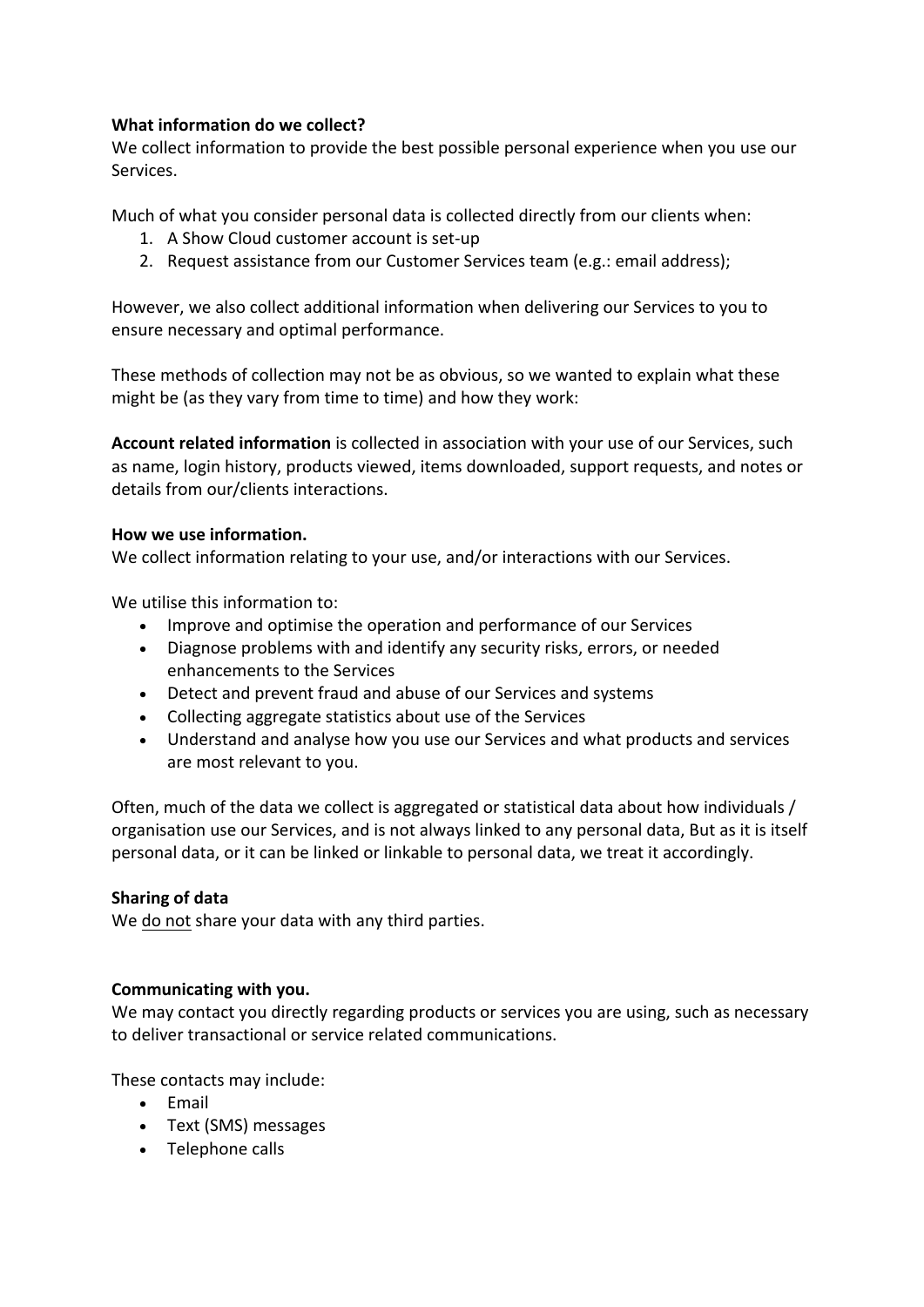We may also contact you with offers for additional services we think you'll find valuable if you give us consent, or where allowed based upon legitimate interests.

You don't need to provide consent as a condition to use the Show Cloud services.

You may also update your subscription preferences with respect to receiving communications from us by signing into your account and visiting the Settings Area.

If we collect information from you in connection with a co-branded offer, it will be clear at the point of collection who is collecting the information and whose privacy policy applies. In addition, it will describe any options you have in regards to the use and/or sharing of your personal data with a co-branded partner, as well as how to exercise those options.

## **Transfer of personal data abroad.**

If you utilise our Services from a country other than the country where our servers are located, your communications with us may result in transferring your personal data across international borders. Also, when you call us or initiate a chat, we may provide you with support from one of our global locations outside your country of origin. Your personal data will be transferred and processed outside of the EEA. In these cases, your personal data is handled according to this Privacy Policy.

## Compliance with legal, regulatory and law enforcement requests.

We cooperate with government and law enforcement officials and private parties to enforce and comply with the law. We will disclose any information about you to government or law enforcement officials or private parties as we, in our sole discretion, believe necessary or appropriate to respond to claims and legal process (such as subpoena requests), to protect our property and rights or the property and rights of a third party, to protect the safety of the public or any person, or to prevent or stop activity we consider to be illegal or unethical.

To the extent we are legally permitted to do so, we will take reasonable steps to notify you in the event that we are required to provide your personal information to third parties as part of legal process.

#### **Website analytics.**

We use in-house internal analytics tools to collect information about how you interact with our software, including what pages you visit, what site you visited prior to visiting our website, how much time you spend on each page, what operating system and web browser you use, and network and IP information. We use the information provided by these tools to improve our Services.

These tools place persistent cookies in your browser to identify you as a unique user the next time you visit our website.

#### How you can access, update or delete your data.

To easily access, view, update, delete, or port your personal data (where available), or to update your subscription preferences, please sign into your Account and visit 'Setting'.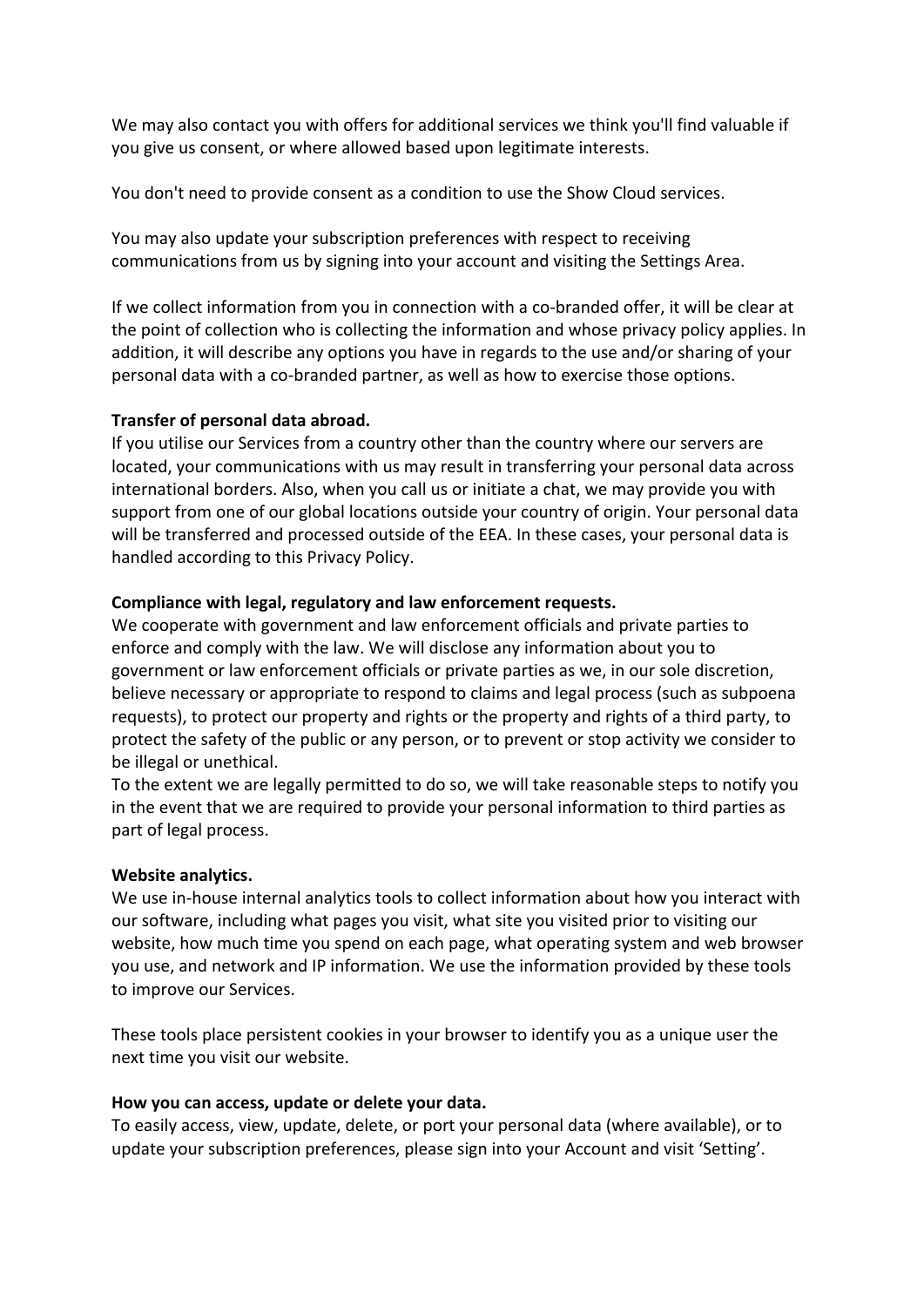Please visit your 'Settings' page for additional information and guidance for accessing, updating, or deleting data.

If you make a request to delete your personal data and that data is necessary for the service offering from our client, the request will be honoured only to the extent it is no longer necessary for any Services required for legitimate business purposes or legal or contractual record keeping requirements.

If you are unable for any reason to access your Account Settings, you may also contact us by one of the methods described in the "Contact Us" section below.

#### **Account Deletion**

Show Cloud is a complex business network that connects thousands of users. Show Cloud manages a business eco system that brings together distributors, retailers, agents and manufacturers. This network relies on the exchange and sharing of information that is important to others in your network. Tracked activity, ranges views, category's searched, items downloaded are all vital to other people that work with you. These are the official history of information supplied. The complexity and connected nature of the system requires that this history exists in perpetuity to accommodate proper function. Show Cloud cannot guarantee the deletion of all your information.

When a customer chooses to close an account we will remove your information from our marketing and billing systems. This will ensure that there are not further mailings or contact directed towards the cancelled user.

# How we secure, store, and retain your data.

We follow generally accepted standards to store and protect the personal data we collect, both during transmission and once received and stored, including utilisation of encryption where appropriate.

We retain personal data only for as long as necessary to provide the Services for our clients and thereafter for a variety of legitimate legal or business purposes.

- for preserving, resolving, defending, or enforcing our legal/contractual rights; or
- needed to maintain adequate and accurate business and financial records.

If you have any questions about the security or retention of your personal data, you can contact us at privacy@showcloud.com

# **'Do Not Track' notifications.**

Some browsers allow you to automatically notify websites you visit not to track you using a "Do Not Track" signal. There is no consensus among industry participants as to what "Do Not Track" means in this context. Like many websites and online services, we currently do not alter our practices when we receive a "Do Not Track" signal from a visitor's browser. To find out more about "Do Not Track," you may wish to visit www.allaboutdnt.com.